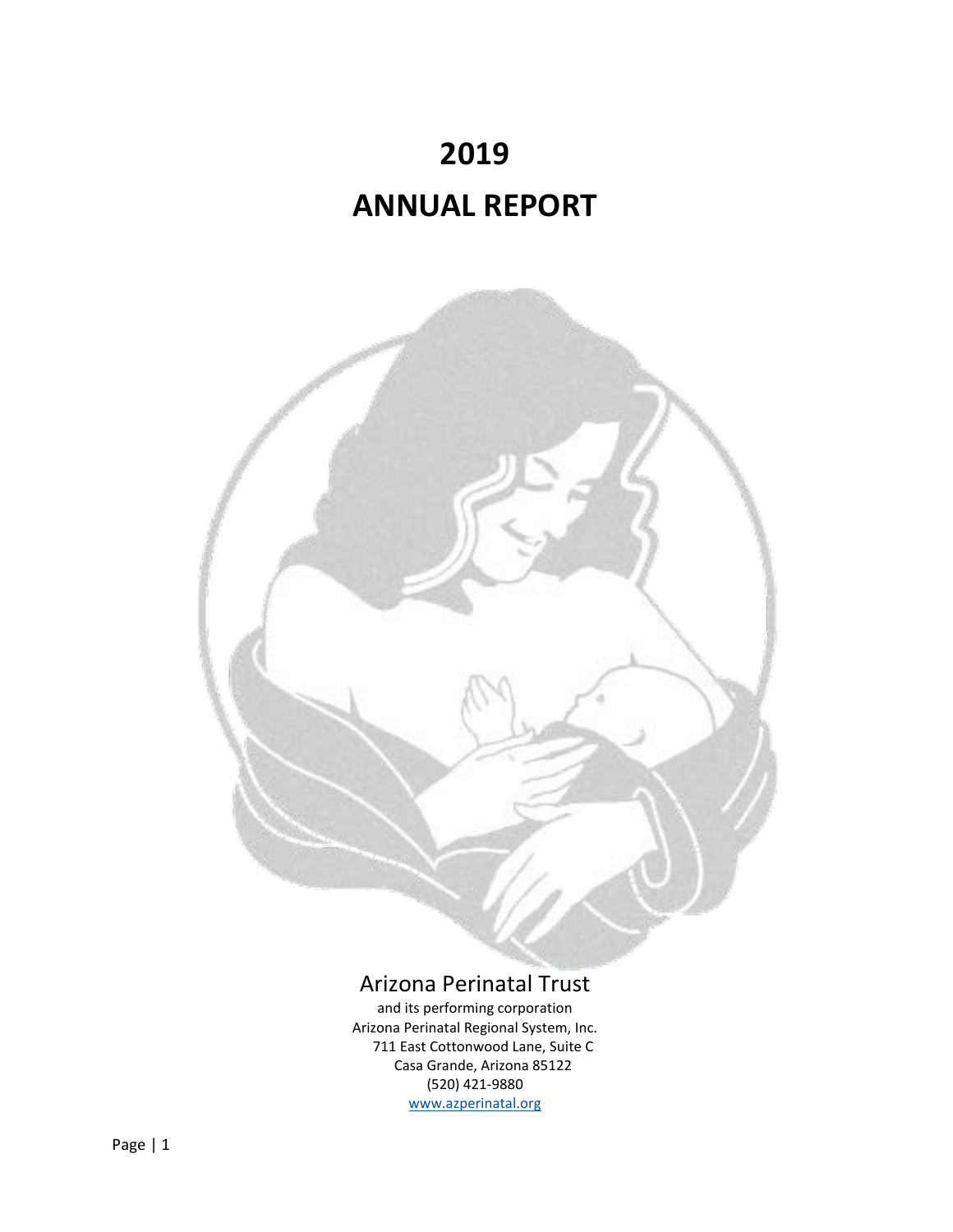## *EXECUTIVE SUMMARY*

The Arizona Perinatal Trust is a Perinatal Quality Collaborative that focuses on improving the quality of care for Arizona's mothers and infants through perinatal regionalization, education and collaboration.

Thanks to the support of the hundreds of volunteers, certified hospitals, as well as our partnering agencies and organizations, the Arizona Perinatal Trust has celebrated 39 years of working to improve the health of Arizona's mothers and babies.

## *VOLUNTARY CERTIFICATION PROGRAM (VCP)*

APT partners with hospitals in Arizona to provide a system of regionalized perinatal/ neonatal levels of care, through the Voluntary Certification Program (VCP). The VCP process is a quality improvement effort that includes matching hospital capabilities and capacity to established guidelines. This is accomplished through a self‐assessment process and a site visit by a team of peer professionals.

- ♦38 Perinatal Care Centers & 1 Neonatal Care Center certified
- ♦10 Site Visits completed
- ♦35 Volunteer Site Visit Reviewers
- ♦1036 Volunteer hours\*

## Arizona data\*\* shows:

- ♦95% of all resident births occurred in APT Certified Hospitals(2018)
- ♦90% of all very low birth weight singleton babies were born in a Level II‐E or higher hospital, exceeding the Healthy People 2020 goal of 83.7%(2018)
- ♦7.2% of newborns were admitted to the NICU (2018)
- ♦831 high‐risk mothers were transported to a higher Level of Care (2018)
- ♦841 critically ill newborns were transported to a higher level of care (2018)

As part of the VCP site visit, a site visit evaluations are conducted. Of the 10 site visits completed in 2019, 100% of the facilities felt that the hospital objectives were met through the site visit process. Site visit reviewers were also evaluated in three areas; questions, knowledge and behavior; some sample comments are provided below:

- ♦ We are pleased to have the support and tools we need to give our OB patients the best care
- ♦ Great collaboration; appreciate team's questions, feedback and support
- ♦ The updates regarding new evidence and future practice changes were especially valuable
- ♦ The day was collaborative and supportive
- ♦ APT keeps us aligned with other Level III facilities

## \*APT/APRS Board Members and Consultants; Site Visit Reviewers

\*\*ADHS Vital Records Data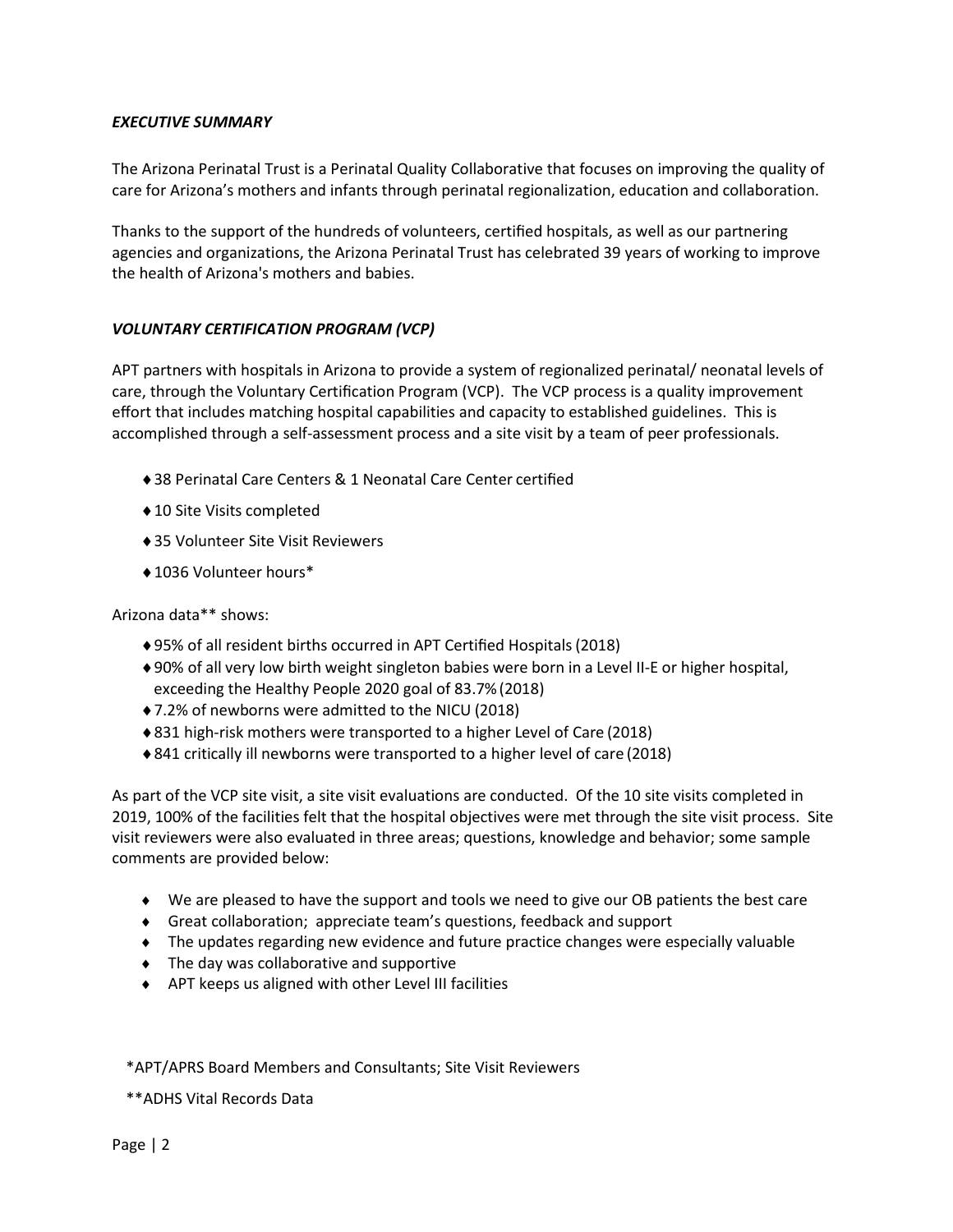## *PERINATAL EDUCATION*

The APT 29<sup>th</sup> Annual Conference was held August 8 & 9, 2019 at the High Country Conference Center, NAU in Flagstaff, Arizona. Highlights include:

- ♦160+ healthcare professionals in attendance
- ♦38 Event Sponsors/Exhibitors/Contributors
- ♦Presentations:
	- Maternal Sepsis & Early Identification
	- **Breaking the Mold: An Innovative Approach to Maternal and Neonatal Fall Prevention**
	- $\blacksquare$  Escape from NAS Home in Six Days
	- **Re-emerging Infections**
	- **Mood Disorders in Pregnancy**
	- **SMM&M Group/AIM**
	- **Multimodality Fetal Imaging**
	- **Nidwifery in Arizona**
	- CNM/OB Model NIMC
	- Obesity & Pregnancy A Dangerous Duo
	- ADHS-HRPP/NICP/PRAMS; AHCCCS; and MOD Updates
- ♦Staff and Volunteers also provided technical assistance and consultationto hospital systems in Arizona.

#### *CONTINUING WORK*

- ♦Collaboration with member hospitals and providers
- ♦Review and revision of the Recommendations & Guidelines for Perinatal and Freestanding Care Centers and development of Levels of Care for Freestanding Birth Centers
- ♦Encouraging uncertified hospitals to become a part of Arizona's regionalized perinatal system
- ♦Collaboration with AZ Department of Health Services (ADHS), Bureau of Women's & Children's Health, Newborn Screening, Maternal Mortality Review Committee
- ♦Collaboration with March of Dimes, Arizona Chapter
- ♦Collaboration with AHCCCS
- ♦Working to improve the health of Arizona's mothers and babies

#### *2019 FINANCIAL INFORMATION*

The majority of APT's income includes annual membership and certification/recertification fees from member hospitals.

Income:

| Program Services: \$230,321 |  |
|-----------------------------|--|
| Contributions: \$ 2,998     |  |

Expense:

Program Services: \$178,685 Management and General: \$96,215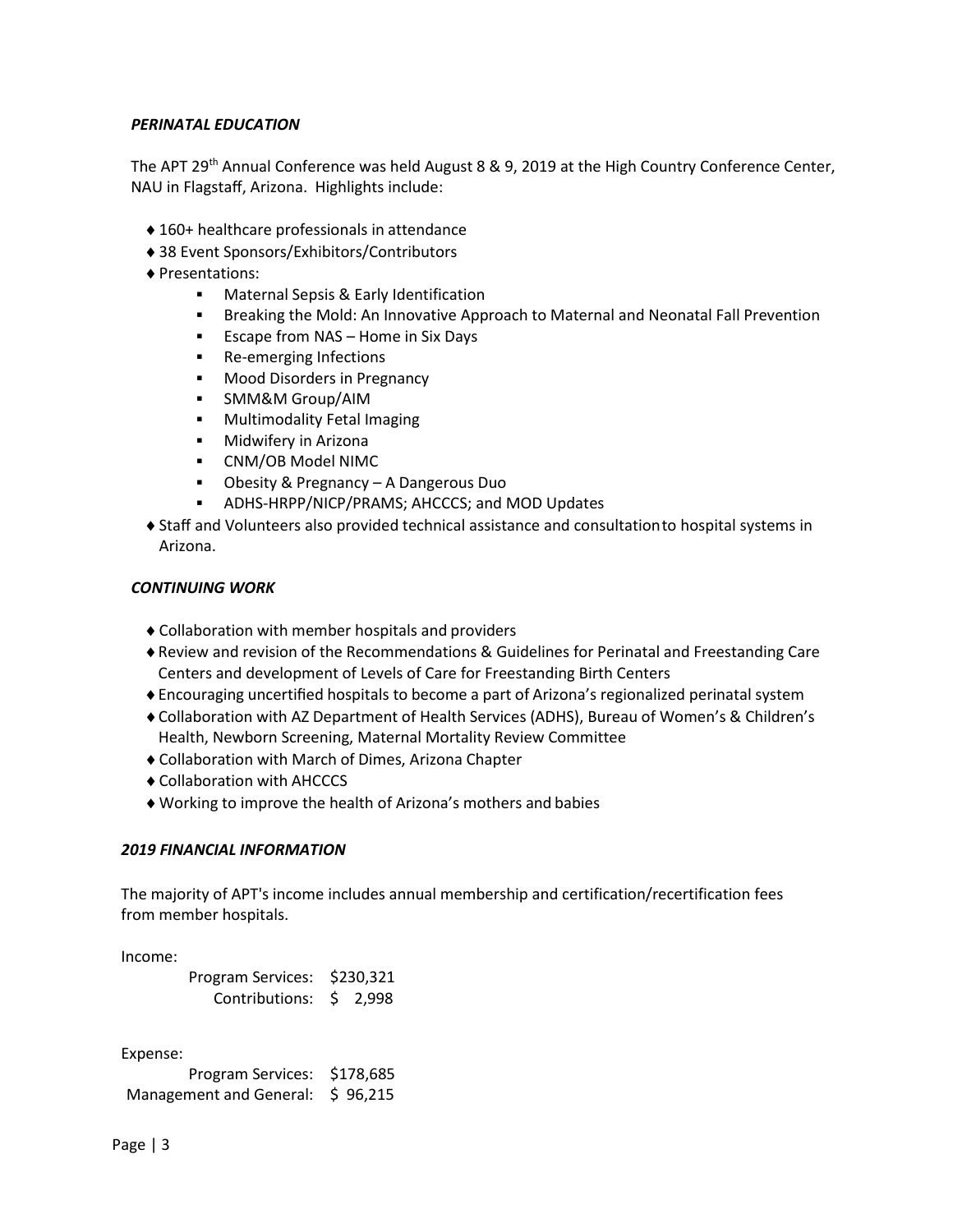#### **ARIZONA PERINATAL TRUST CERTIFIED HOSPITALS**

#### **IN-HOSPITAL BIRTHING CENTERS – IHBC (Indian Health Services Only)**

Whiteriver USPHS Indian Hospital

#### **LEVEL I PERINATAL CARE CENTERS**

Banner Page Hospital Banner Payson Medical Center Carondelet Holy Cross Hospital Cobre Valley Regional Medical Center Havasu Regional Medical Center Kingman Regional Medical Center Phoenix Indian Medical Center Verde Valley Medical Center Western Arizona Regional Medical Center

#### **LEVEL II PERINATAL CARE CENTERS**

Abrazo West Campus Banner Casa Grande Medical Center Banner Del E. Webb Medical Center Banner Gateway Medical Center Banner Ironwood Medical Center HonorHealth Scottsdale Osborn Medical Center Mercy Gilbert Medical Center Mountain Vista Medical Center Summit Healthcare Regional Medical Center Tuba City Regional Health Care Corporation Yavapai Regional Medical Center – East Campus

#### **LEVEL IIE PERINATAL CARE CENTERS**

Abrazo Arrowhead Campus Banner Estrella Medical Center Carondelet St. Joseph's Medical Center Chandler Regional Medical Center Flagstaff Medical Center Northwest Medical Center Yuma Regional Medical Center

#### **LEVEL III PERINATAL CARE CENTERS**

Banner Desert & Cardon Children's Medical Centers Banner Thunderbird Medical Center Banner University Medical Center – Phoenix Banner University Medical Center – Tucson HonorHealth Scottsdale Shea Medical Center Maricopa Integrated Health Systems St. Joseph's Hospital & Medical Center Tucson Medical Center

## Sunrise Children's Hospital – Las Vegas

## **LEVEL III FREESTANDING NEONATAL CARE CENTERS**

Phoenix Children's Hospital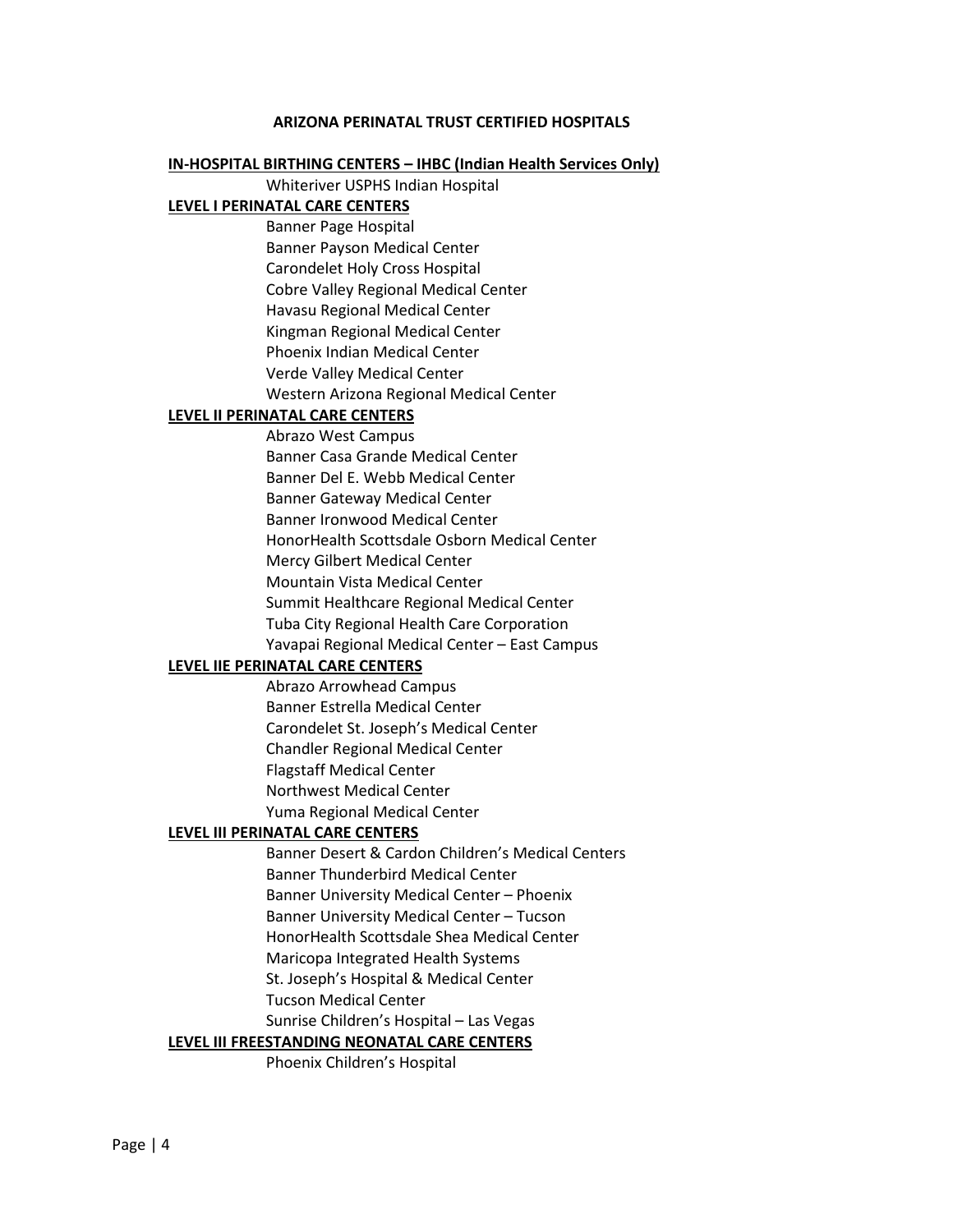#### **ARIZONA PERINATAL TRUST 2019 BOARD OF TRUSTEES**

#### **OFFICERS**

**Chairman Vice Chairman Secretary Laurie S. Wood, MS, RN** Chief Operating Officer Connections Health Solutions

#### **TRUSTEES**

**Michael Clement, MD** Retired Pediatrician

**Michael McQueen, MD, MBA, FAAP** Vice President of Medical Education Vapotherm, Inc.

**Mark Shwer, MD** Retired Neonatologist

#### **EMERITUS**

**CONSULTANTS**

**Joe Daily, MD** Retired Neonatologist

**Patricia Tarango, MS** Bureau Chief ADHS, Bureau of Women's & Children's Health

**Len Kirschner, MD MPH** Former Medical Director AHCCCS Past President AARP Arizona

**Richard Jutzi, CPA** President Cohen, Rife and Jutzi, PC

**Melissa Day-Johnson** Owner/Manager Cuttin' Edge Ranch

**Kathryn L. Reed, MD** Professor/Head, Dept of OB/Gyn University Physicians, Inc – UMC

**William S. Sowders, Esq** Gust Rosenfeld, PLC

Retired Obstetrician

**Robert "BJ" Johnson, MD** Maternal-Fetal Medicine Specialist

President

Manager

President

RMA Consulting AZ

National Bank of Arizona,

**Nancy Kinnard**

**Rhonda Anderson, MPA, RN, DNSc**

Vice President, Executive Relationship

**Jeanette Shea, MSW, ACSW, LCSW**

**N. Burton Attico, MD, MPH, FACOG**

Jeanette Shea & Associates, LLC

**Breann Westmore, CHES** Director, Maternal Child Health & Government Affairs March of Dimes-Arizona